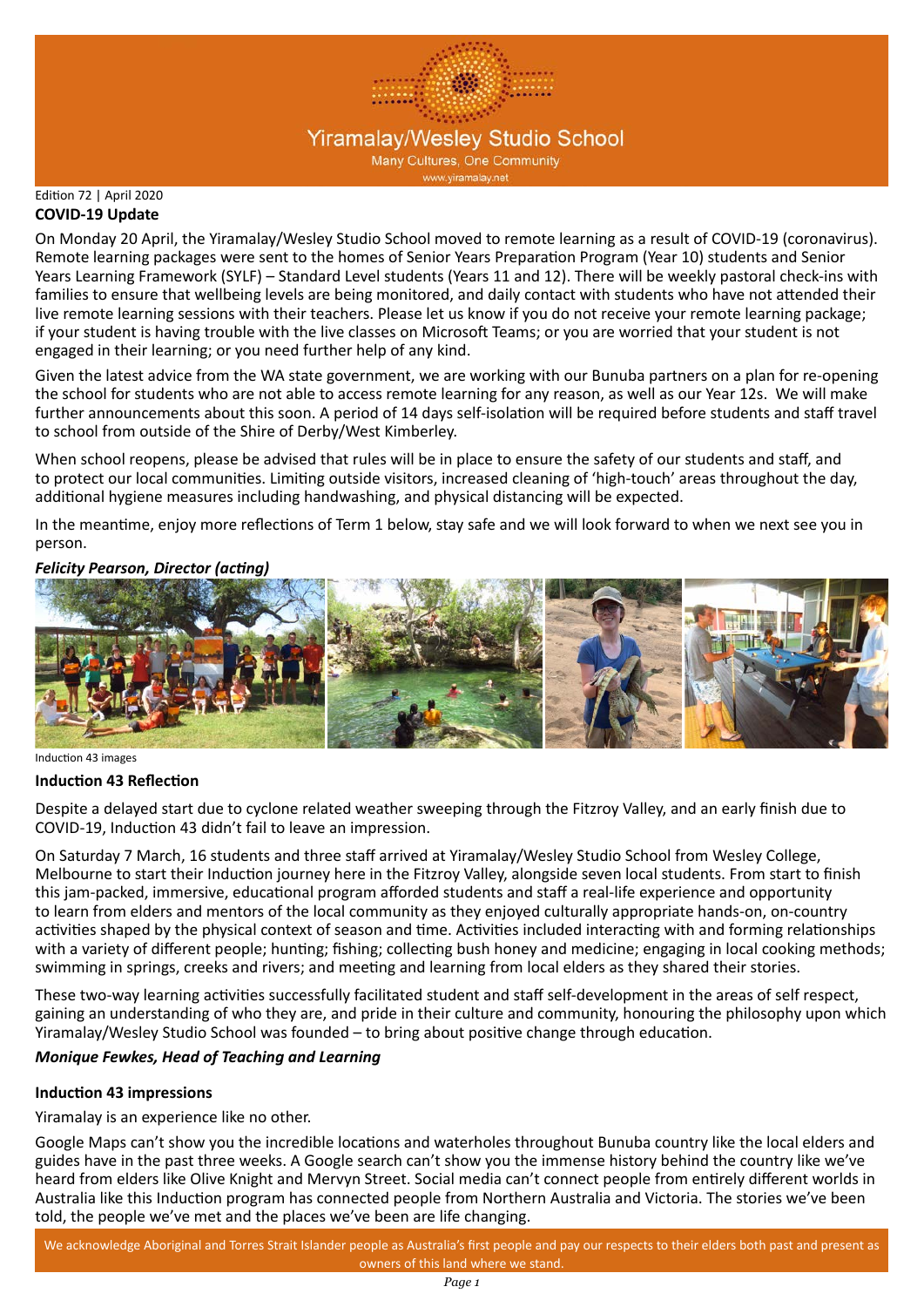Many people are never given this kind of opportunity to connect with our nation's core roots in such a hands-on experience – and we were lucky to be given such an opportunity (even if the bathrooms had a bunch of bugs in them).

## *Leo Day, Induction 43*

The last two weeks in Yiramalay were a great experience. We went through some easy and some challenging times. The weather in this community is very hot, which was a struggle for most of us, though we got to visit some great springs and swimming holes – a highlight for most of us. We all created some funny memories and enjoyed each other's company; it was easy getting to know the Melbourne kids which turned out to be a highlight for me. It was a great time getting to do all these activities such as hunting, swimming, telling stories together, breaking down in the car etc. But it was sad finding out that it all had to end.

## *Tanika McHenry, Induction 43*

## **Design Within Country**

The Yiramalay/Wesley Studio School program places equal emphasis on three areas of learning: Industry, Personal Development and Academic. The experiences of a day-long photoshoot together along with a Melbourne Fashion Festival event offered students the opportunity to learn more about that exciting industry first-hand, as well as an opportunity to challenge themselves and gain self-confidence. The young women worked together to support each other to sign up for the events, and then found individual pride to overcome their nerves on the day.

## *Mary Zbierski-West, Teacher*

Hiki-Lee, Ree-alla, Tenisha, Renisha and I went to Jira Models for a photoshoot one Saturday early in February. Later, in March, Asharanie and Niniesha joined us for the runway show of Marnin Studio from Fitzroy Crossing. It was fun and enjoyable. All the girls had a lot of fun and we got to meet new people. The people at the show were so happy to see us modelling and they were saying we were all stunning. They kept coming up to us and asking to have their photo with us. Modelling is fun and I think in the future I will be modelling again with Jira Models.

## *Monique Dean, Year 11*

Modelling was a good experience. I wish I could do it again some time, when I am back in Melbourne. It really brought my confidence out. I was really shy at first but I saw the other girls doing it, and I let myself out there. I don't need Kimberley Girl to do modelling, I could just do that. I really thank them for giving us a try, I really enjoyed it.

## *Tenisha Badal, Year 12*



Yiramalay alumni and students at the Design Within Country event at the Melbourne Fashion Festival

## **Day at the Quarry**

As part of the students' on country learning, some chose to go hunting and the greater proportion chose photography at the quarry. We set off in the early morning light and arrived at the quarry in the peak of the heat. The students had two DSLR cameras and their cameras on their phones. The task was simple, to venture off around the quarry's amazing rock formations, and find interesting and unusual colours and designs to capture. Insects, plants, flowers, and the height, length and depth of the quarry were also explored behind the lens. Every student got right into it without doubt, diving into coves and crawling into the depths of the quarry's walls in an attempt to capture some stunning photos, whilst cooperatively sharing the cameras.

With the students' eager approval, an array of these photos from the quarry are proudly displayed in the Yiramalay Dining Hall for all to enjoy.

# *Alya Pearson, Mentor in the Kimberley* Images from the photoshoot at the Quarry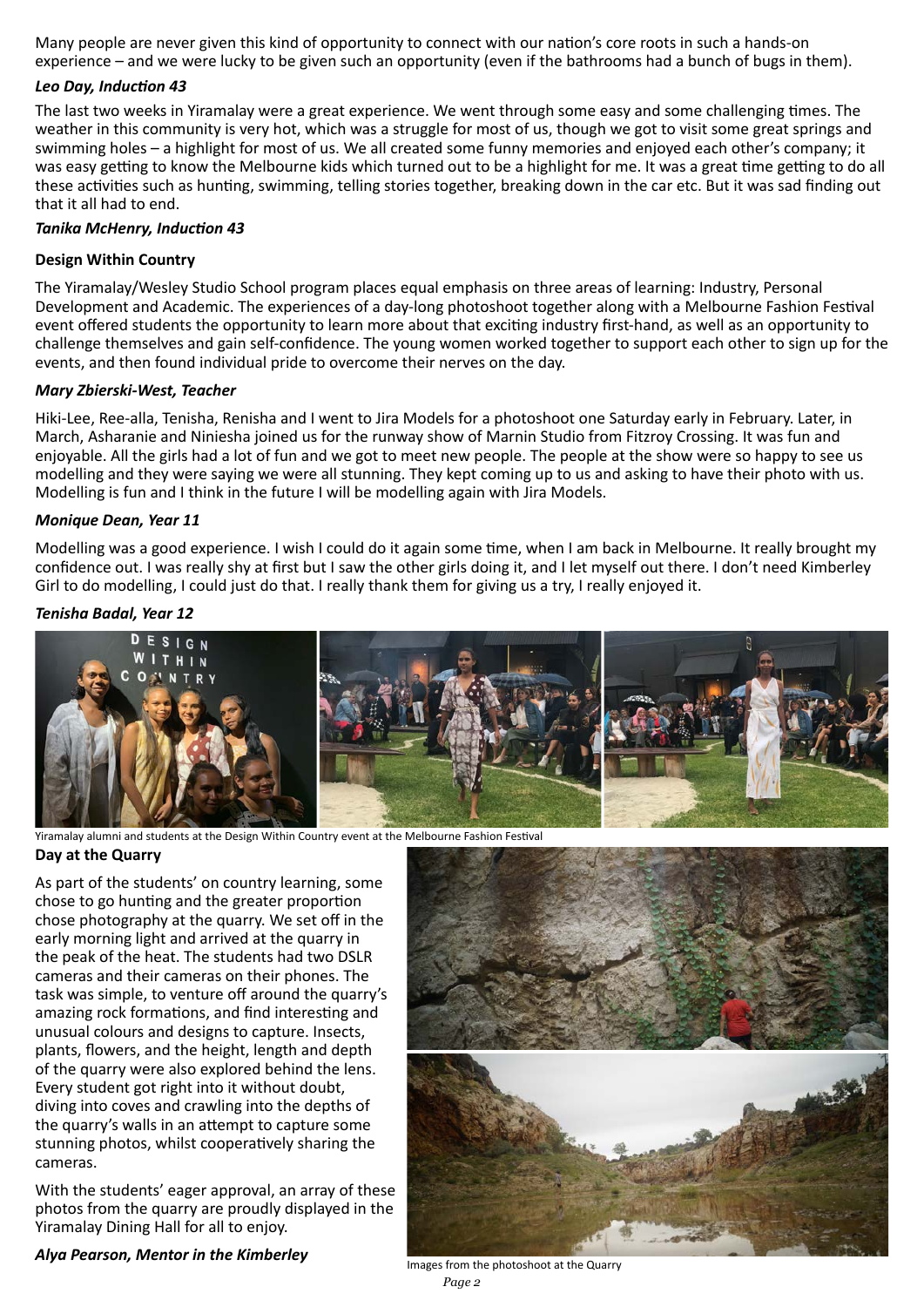## **International Women's Day Breakfast**

On Monday 9 March, the school hosted an International Women's Day breakfast at the Kimberley site. We were so fortunate to have Kankawa Nagarra - Olive Knight, as our inspirational guest speaker, and were pleased that so many community members and parents could join us for this celebration. With a theme of following your dreams, Kankawa's speech encouraged us all to never stop believing that anything is possible.

Kankawa shared stories about her identity as a Walmajarri women born in the desert and now living in the small remote community of Wangkatjungka as a backdrop to the journey that led her on a path of 40 years of activism and human rights work, including playing a significant role in supporting the movement against the closure of remote communities in recent times.



Felicity, Olive and Ayla at the Yiramalay International Women's Day Breakfast

As an Aboriginal woman, Kankawa had not dared to dream of being taken seriously as a musician, due to the prevailing attitudes towards race and gender during her youth. Such were the times. However, that is exactly what happened and she is now also a renowned blues musician, most recently spending time on the road touring with Hugh Jackman both nationally, and overseas. Kankawa now channels her passion for using music into supporting the healing process for vulnerable people in her community and beyond.

Thank you to the Yiramalay/Wesley Studio School community for supporting this wonderful event and thankyou to Kankawa for taking the time to share her important message of hope with us.

## *Felicity Pearson, Director (acting)*

## **Term 1 Reflection**

Coming back to Yiramalay and finding my place again was the best thing this term for me and my family. It took a little time for all of us at Yiramalay to adjust, especially new staff and students, but with teamwork things settled nicely as the term went on. Taking students on country and sharing culture in Term 1 has been healing because I have been away in Melbourne for many years and for me country is about connection. It's more than the land – it's my identity, it heals, and it gives me spiritual guidance. Country is where we teach and learn. It's where we belong. Students always look brighter and fresher after swimming in the springs. They relax as they take time to talk and laugh, making damper and tea on open fires and eating it and listening to stories shared by elders.

During Induction 43, I was asked to share my knowledge of skin groups and put together a lesson using colours for each skin group and giving each student a colour and explaining the relationships they would have with every other colour. Students could see it and understood it, they really enjoyed the lesson, I was very proud.

With Term 1 over, we are all waiting to see what the new opportunities are ahead for our school community.

## *Kaylene Marr, Cultural and Community Advisor*



Yiramalay Term 1 images

## **Wyvern Medal**

On Wednesday 4 March, I attended the Queens College Commencement Dinner, representing Yiramalay/Wesley Studio School. The evening was one of celebration and joy as the Queens College community joined together to see in the new academic year and congratulate scholarship and award winners. I was delighted to catch up with Yiramalay alumni, Brigalow (Briggs) McIntosh (OW2018).

Briggs spoke to me about what an amazing opportunity Yiramalay and Wesley had afforded him and that he was only now starting to realise now how truly significant the impact on his life had been. A proud moment for all was seeing Briggs awarded a Wyvern Medal. Every semester the College awards academic medals to students who have achieved an 80% average or over in four subjects. (It's called a Wyvern medal as it has the College mythical beast on it.)

*Matt Watson, Deputy Director Yiramalay/Wesley Studio School, Deputy Head of Learning*



Matt Watson and a very proud Briggs McIntosh (OW2018) at Queens College Commencement Dinner